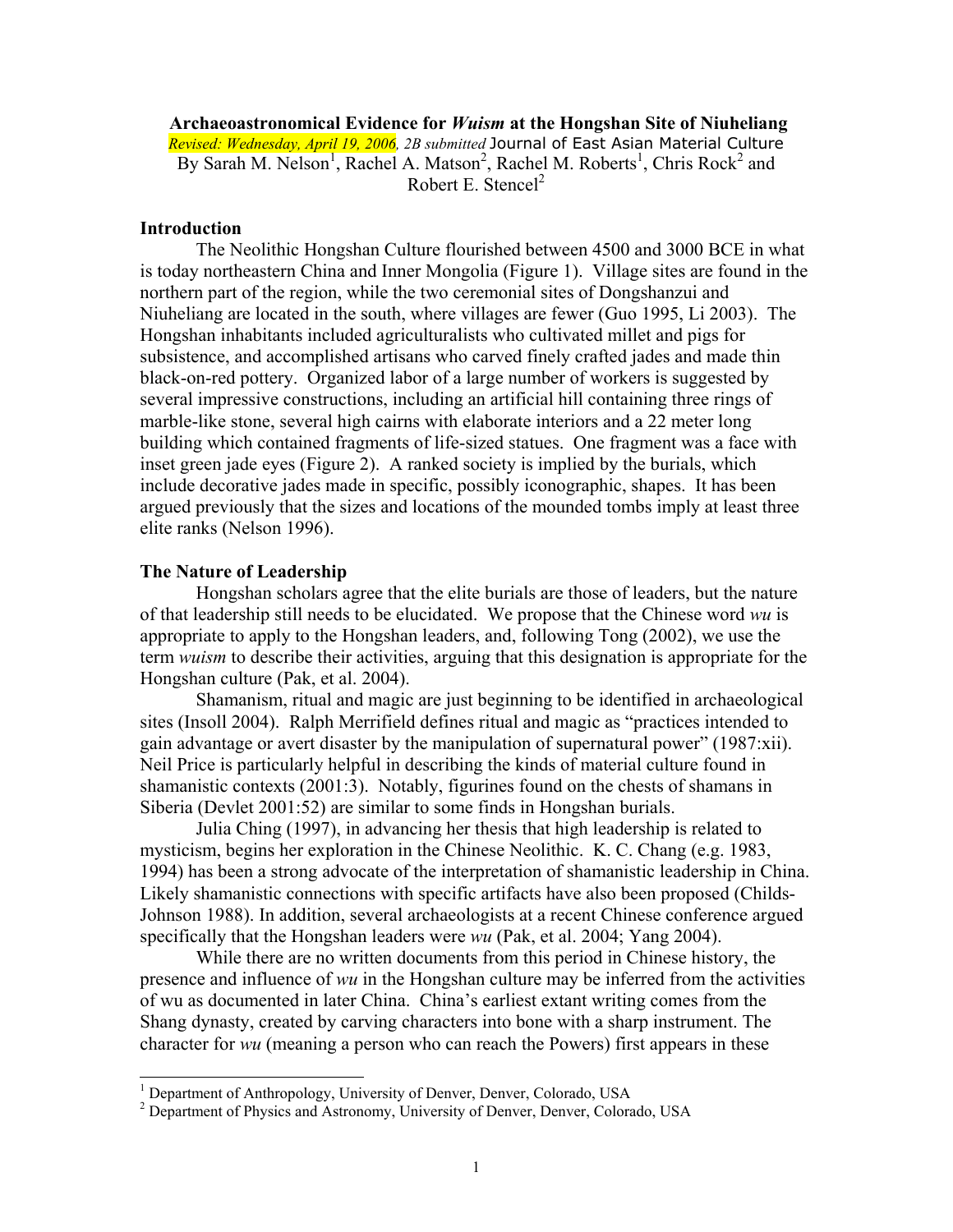Shang oracle bones, but it is not until the early Zhou dynasty (ca. 1050-221 BCE) that the activities of the *wu* were recorded. As described in the *Zhou Li*, the *wu* were responsible for divination, medicine and healing, music, dancing and star-gazing (Falkenhausen 1995). By engaging in rhythmic drumming and dancing, *wu* could trance and transcend the earthly realm in order to communicate with the celestial spirit world (Tong 2002:35).

# **Archaeoastronomy**

Archaeoastronomy provides a useful interdisciplinary framework for examining the connection between *wuism* and astronomy in Neolithic China. By combining knowledge of the Hongshan culture with new research on the night sky of the region more than 5000 years ago, archaeoastronomy reflects the terrestrial-celestial ideology we wish to examine. Thus, by presenting both archaeological and astronomical lines of evidence, we propose that the *wu* were actively creating a connection between heaven and earth at the Hongshan site of Niuheliang (Figure 3).

We focus here on astronomical observations in particular because "the main purpose of Chinese astronomy was to study the correlation between [humanity] and [the] universe" (Sun 2000:425). Chinese astronomy is known to date back to the Neolithic. It has continuously involved relationships between human beings, especially leaders, and phenomena in the skies (Pankenier 2000). By creating calendars and observing the apparent movements of the heavenly bodies, leaders such as *wu* correlated occurrences in the sky with events on earth.

## **Archaeological Evidence**

Shamanistic activity is implied by much of the archaeological evidence at Niuheliang. Similarly, archaeological continuities between the Hongshan and later cultures point to the presence of *wu* in Neolithic northeast China. Oracle bones without writing were used by cultures contemporaneous with the Hongshan suggesting that they may have practiced a similar form of divination long before the Shang (Keightley 1978). In the first century BCE, the *Zhou Bi Suan Jing* outlined the *gai tian* cosmography in which the earth was square, covered by a round heaven (Cullen 1996). The presence of both round and square structures at Hongshan ceremonial centers suggests that this cosmological model was present in Chinese society long before it was written down (Guo 1997).

## *Jade*

While jade is found even in the earliest Neolithic sites in northeast China, it is only with the appearance of the Hongshan culture that jade is clearly used in ritual activities (Teng 1997). The relationship between jade and both royalty and religion is well established in China (Laufer 1974). For example, a burial at Locality 5 contained a large cloud-shaped pendant, several squared rings and two Jade turtles (Figure 4). The number and quality of the jade ornaments probably reflected the elite status of the individual, but in addition they suggest *wuist* activities. *Wu* often acted as healers and physicians (Tong 2002:48-49) and the *qi* (spirit or power) that jade was believed to possess made it a potent medicinal substance. The *wu* also used their skills as dancers and musicians to perform rain ceremonies during periods of drought (Ching 1997). The cloud-shaped jade that was found with the individual at Locality 5 may imply rain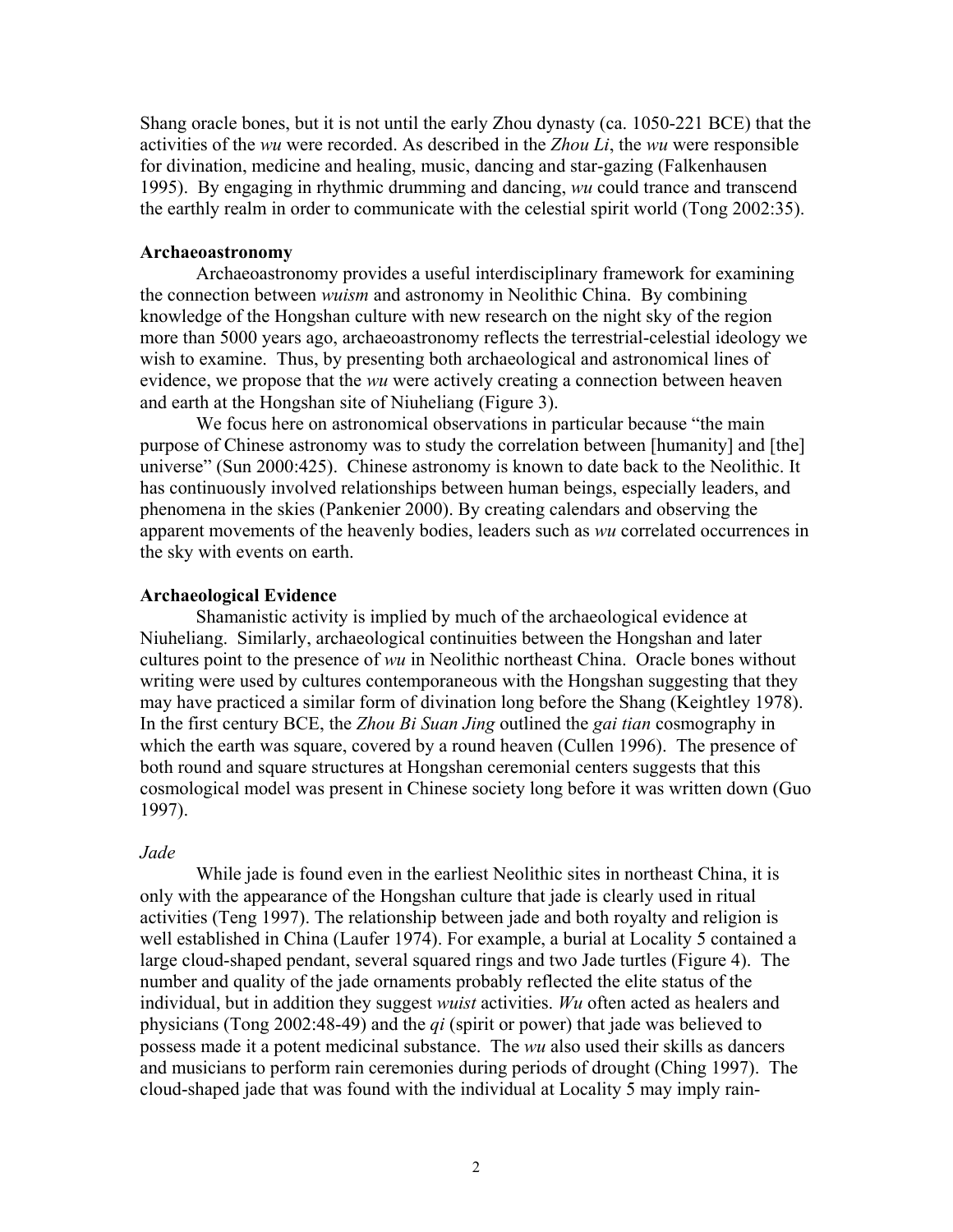making rituals, and indeed many of the shapes of Hongshan jades could be interpreted as being associated with water (Nelson 1991). The turtle and ring-shaped jades excavated at the site may reflect Chinese cosmology (Allan 1991), another area of specialization for the *wu*: the two "square" rings with circular holes reflect the *gai tian* cosmography while the turtles may represent the cosmic tortoise which was believed to hold up the sky (Allan 1991).

A recently discovered jade in an elite burial at Locality 16 of Niuheliang also suggests connections with the later *wu* (Guo 1997, 2004). A large jade bird was found under the skull of a burial (Figure 5), suggesting a connection between the deceased and sacred birds as messengers of Powers (Keightley 2000). Birds were prominent in Shang dynasty (ca. 1500-1050 BCE) mythology (Allan 1991), and those beliefs are likely to have been of considerable age by the time of the Shang.

#### *Statues*

Several fragments of large, unbaked clay statues were excavated at Locality 1 (commonly referred to as the Goddess Temple) including a face with jade eyes (Figure 2), as well as a shoulder and breast that imply the statue is female. Small female figurines were excavated from Dongshanzui, as well as a seated statue wearing a knotted rope around the waist. Some fragments imply that statues at Niuheliang were larger than lifesized (Guo 2003). Certainly the ceremonial nature of the Goddess Temple and the size of the figures suggest that these statues served a ritual function, a function that was most likely realized by religious specialists such as *wu*.

As the name of the site suggests, the statues unearthed at the Goddess Temple were interpreted by the excavators as representations of female deities (Sun and Guo 1984). However, an alternate interpretation may be explored. While the term *wu* often refers to all early Chinese shamans regardless of gender, it was originally used to describe female shamans exclusively (Ching 1997:15, Tong 2002:34). Also, because of the belief of the great medicinal potency of jade, some scholars have proposed that "jadeworking was monopolized by shamans" (Teng 1997:10). Thus, it is possible that the clay face with jade eyes from the Goddess Temple is a portrait of a *wu* rather than a "goddess."

#### *Painted Pottery*

Most of the Niuheliang tombs are surrounded by broken pottery cylinders (Figure 6), which once stood next to each other in rows near the outer edges of the tombs. Guo Dashun (1995) estimated that if all the mounded burials known at Niuheliang were surrounded by rows of these jars, 10,000 of them must have been made. Because these cylinders were open at both ends they were clearly not used as containers. Hongshan painted pottery has been found in ritual contexts, suggesting that painted pottery was produced primarily for ceremonial purposes. Therefore we may infer that there was a productive ceramics industry dedicated to the creation of ceremonial pottery, as well as sculpting the fragile statues of unbaked clay.

#### *Architecture*

Some of the most intriguing archaeological evidence for *wuism* at Niuheliang comes from the site's architectural structures, including the Goddess Temple (Locality 1).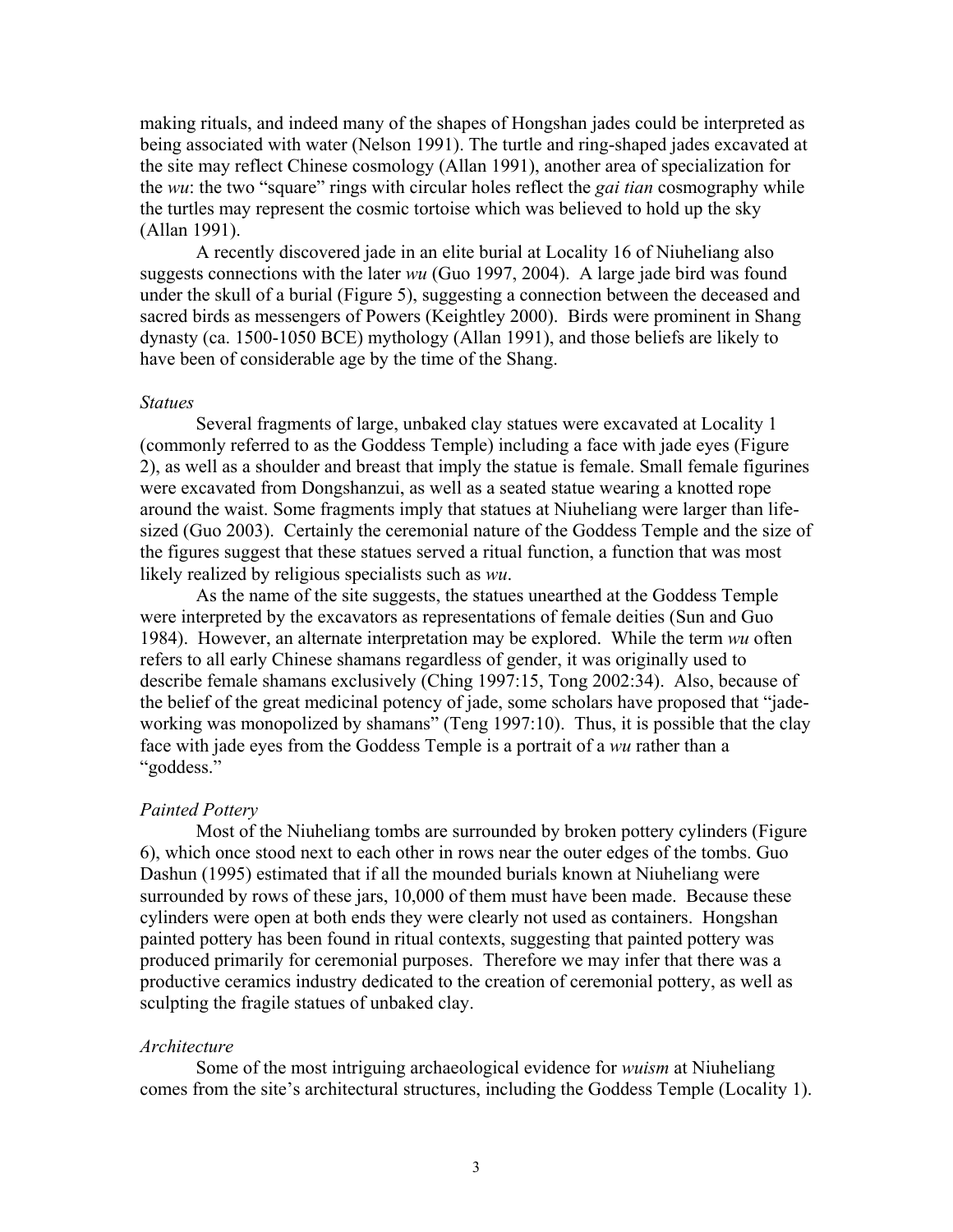The distinctive outline of the Temple (Figure 7) may be interpreted as the Chinee character *ya*, a cruciform shape which has significance in Chinese cosmography. The *ya* was a representation of the five cardinal directions: north, south, east, west and center. Similarly, according to Chinese mythology, the sky was supported above the earth by a cosmic turtle whose lower shell, or plastron, was *ya*-shaped (Allan 1991). If the Goddess Temple was indeed an early representation of a *ya*-shaped cosmos, then its architecture may have been an attempt to create a representation of heaven on earth, or to symbolize the connection between earth and heaven. Because one of the primary duties of *wu* was to connect the terrestrial and the celestial, this cosmic architecture may be evidence for the powerful influence of the *wu* at Niuheliang.

The placement of tombs at Niuheliang also suggests the influence of *wu*. All but one of the tomb groups at the site are positioned on top of prominent hills with line-ofsight views of the Goddess Temple. These vantage points offer views of the night sky which would make them prime spots for observations. Perhaps by placing the tombs on hills, the deceased also enjoyed this vantage point closer to the heavens and, thus, in proximity to the realm of the ancestors. Hence, the influence of *wu* as facilitators of a terrestrial-celestial association may have shaped architecture and tomb construction at Niuheliang.

Potential architectural evidence for *wuism* at Niuheliang includes the round and square structures found throughout the site. Because ancient Chinese lore described a round heaven which enveloped a square earth, these structures may have been representations of the celestial and terrestrial realms. While circular rings of white stones are found within mounds in several localities, the most compelling evidence for the architectural representation of the *gai tian* cosmography is found at Locality 2. Here, tombs that are both square and circular in ground plan lie side by side with other structures without burials that have been interpreted as altars.

As a representation of both the celestial and the terrestrial, Locality 13 is an artificial hill which must have served a ritual function. The data presented below suggest that the hill was constructed precisely in this spot for viewing the full moon at its farthest points north and south.

#### **Astronomical Evidence**

#### *Data Analysis*

As has been argued for other Neolithic sites, data from Niuheliang reveals possible astronomical alignments between localities which may be indicative of a connection between the celestial and the terrestrial landscape during the Hongshan period. To further examine these potential alignments, distances and angles between localities were determined from latitude, longitude and elevation values. In 2000, Chris Rock used a handheld global positioning system (GPS) device to obtain these values for all but two of the sixteen localities at Niuheliang including the Goddess Temple (Locality 1a) and the Platform (Locality 1b). Table 1 displays these values with the following exceptions:

In order to compensate for several outlying data points, the elevation for the Goddess Temple (1a) was obtained by examining the nine data points collected with the GPS device and averaging those with errors of less than 16 meters. Further exceptions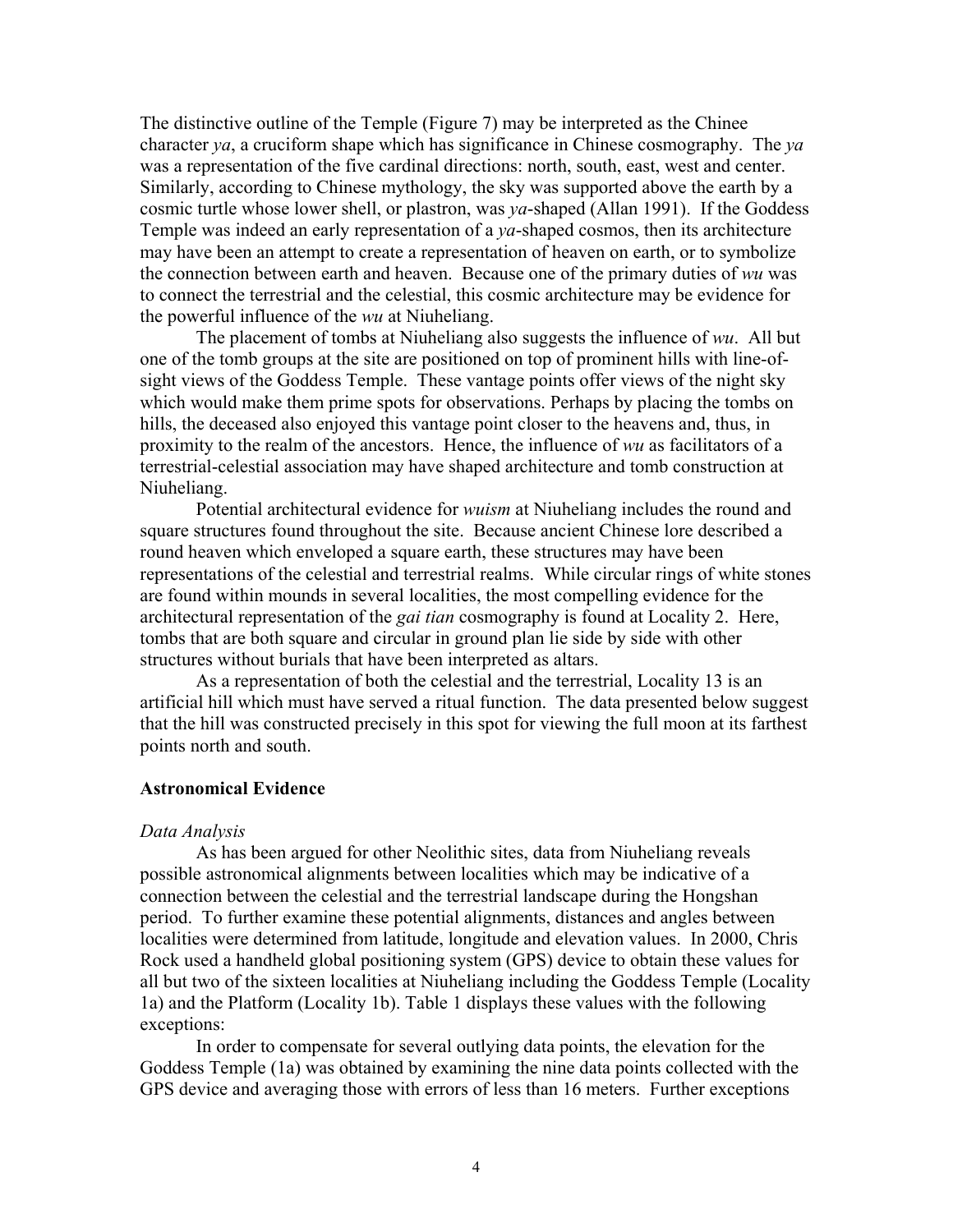include the elevation values for Localities 8 and 9, as no GPS data was acquired at these locations. To approximate the elevations, the old contour map and newer satellite image of Niuheliang (Figure 8) were examined and compared to the elevation values of the other localities. Locality 8 was determined to have an approximate elevation of 660 meters with an error of approximately  $\pm 30$  meters, as it appears to be lower than the Platform (1b) but similar in elevation to the Goddess Temple (1a). It is also similar to but lower in elevation than Localities 6 and 7. The elevation for Locality 9 was approximated as being higher than Localities 11, 12 and 13 since it is in the northeastern most part of the valley and because elevation decreases to the west. Also, Locality 9 appears to be similar to Locality 2 in relation to the valley as well as elevation. Thus its elevation is approximated as  $647 \pm 20$  meters. To obtain elevation as well as latitude and longitude values for Locality 15 (which were absent from the data collected by Rock), measurements made by Hungjen Niu and Yangjin Pak at the same time as Rock but using a newer GPS unit were examined. Niu and Pak acquired two values for Locality 15 that when averaged together resulted in coordinates of N41° 18.87, E119 ° 30.34 and an elevation of 619±16 meters. Data for Locality 14 was absent from Rock's GPS readings as well as those of Niu and Pak and was therefore estimated from the satellite map and the data from nearby Locality 15. The latitude (N41°18.97), longitude (E119°29.97) and elevation (616±25 meters) for Locality 14 were approximated in this way.

The next steps in determining possible astronomical alignments are to determine the differences in elevation between the localities and distances between localities. By calculating the distances between the localities, a triangle can be formed between two specific localities such that the base of the triangle is the distance between the localities and the height of the triangle is the relative elevation between the localities. The first step in calculating the distances between localities was to convert the latitude and longitude values into their decimal form by dividing the minutes of latitude or longitude by 60 and adding them to the degree value. The values were then converted to degrees by dividing the decimal latitude or longitude by the ratio of 180 degrees for every pi radians. However, in order to account for the curvature of the Earth, we must apply the Haversine Approximation to these values:

| $dlon = lon2 - lon1$                                                                                              |
|-------------------------------------------------------------------------------------------------------------------|
| $dlat = lat2 - lat1$                                                                                              |
| $a = (\sin(\frac{d\alpha}{2}))^2 + \cos(\frac{1}{d\alpha}) * \cos(\frac{1}{d\alpha}) * \sin(\frac{d\alpha}{2})^2$ |
| $d = R^*$ 2 * atan2(sqrt(1-a), sqrt(a))                                                                           |

First, the decimal radian values for latitude and longitude were used to determine the difference in latitude (dlat) and longitude (dlon) between localities. Second, these dlat and dlon values were used to solve for the variable "a" using the formula above. Finally, these resulting "a" values were used to solve for the variable "d" using the second formula in the Haversine approximation in which R is the radius of the Earth (6,367,000 meters). The corrected distance (d) and elevation can then be used as the base and height, respectively, of the aforementioned triangle in order to determine the azimuth angles between the localities by applying the formula:  $azimuth = atan2$  (dlat, dlon). The resulting azimuth angles were converted into degrees and subtracted from ninety so that zero degrees corresponds to north rather than the x-axis in a Cartesian plane.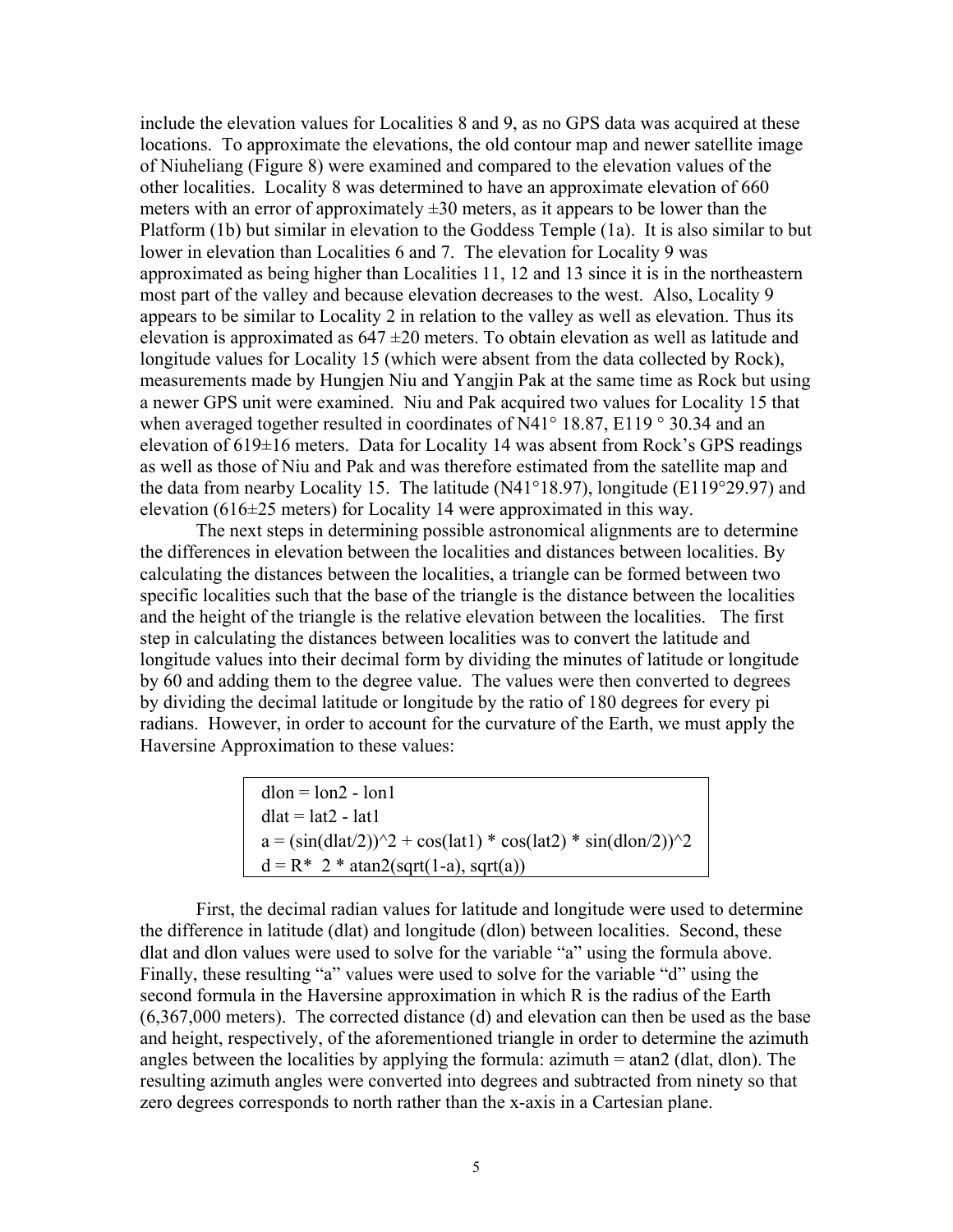To determine the declination angles used to verify astronomical alignments, both the azimuth and altitude angles are needed. Just as the azimuth angles were calculated above, the next set of computations involved finding altitude angles. The altitude angles between localities (Table 2) were determined by calculating the arctangent of the difference in elevation and the distance between the localities. The angles were then multiplied by the conversion factor of 57.3 degrees per radian, giving the angles in degrees.

The final calculations performed were to determine the sight lines corresponding to declination angles in the sky. The declination angles were determined using the formula:  $sin(DEC) = sin(LAT)sin(ALT) + cos(LAT)cos(ALT)cos(AZ)$ , in which LAT corresponds to the decimal latitude of each locality, ALT corresponds to the altitude angles and AZ corresponds to the azimuth angles. Because this formula gives the sine of the declination angles, the arcsine of the values was then calculated to obtain the declination angles. The results were then multiplied by 57.3 so that the final angles were given in degrees. Table 3 displays the resulting declination sight line angles.

#### *Interpretation*

To determine possible astronomical alignments between localities, the declination angles were inspected for angles that correspond to significant points in the orbits of the sun and moon because of their prominence in the sky as well as their usefulness in time keeping. Significant solar angles occur when the sun is at its farthest point north  $(+23.5^{\circ})$ or south (-23.5°), corresponding to the summer and winter solstices, and when the sun is at the midpoint of its motion  $(0^{\circ})$ , occurring at the spring and autumn equinoxes. Because the moon's motion varies from the sun's, significant lunar angles are those five degrees to either side of the aforementioned solar angles: 28.5°, 18.5°, 5°, -5°, -18.5° and -28.5°. To account for the error within the calculations and variations in viewing locations due to the size of the localities, declination angles within  $\pm 1.5$  degrees of the actual solar or lunar angles were considered for alignments. Table 4 highlights the significant angles considered for further analysis.

Of the interesting angles, one set occurs between Locality 13 and Localities 8, 9 and 10. The angles between Locality 13 and Localities 8 and 9 are within our range of lunar alignment angles, with Locality 8 having an angle of -19.63° and Locality 9 having an angle of -28.53°. Besides yielding possible lunar alignments, these angles are also potentially significant because of the prominence of Locality 13 which is an artificial hill characterized as an earthen "pyramid." Localities 8 and 9 are also considered likely for alignment because although we do not have measured values for their elevations, we know from visiting the site that they are situated on hills that are visible form Locality 13. Locality 13 also forms a potentially significant solar angle of -24.73° with Locality 10. This alignment seems plausible because Locality 10 is centrally located, is characterized by a high concentration of ceramic debris and could have been seen from Locality 13. Additionally, Locality 10 bisects Localities 8 and 9 suggesting a possible triple alignment.

Locality 13 also forms a lunar angle of -19.06° with Locality 2. In addition to the aforementioned prominence of Locality 13, this alignment is also considered of interest because Locality 2 contains a central square tomb whose inhabitants may have been connected to *wuism*. Thus, the archaeological discoveries at Locality 2 as well as its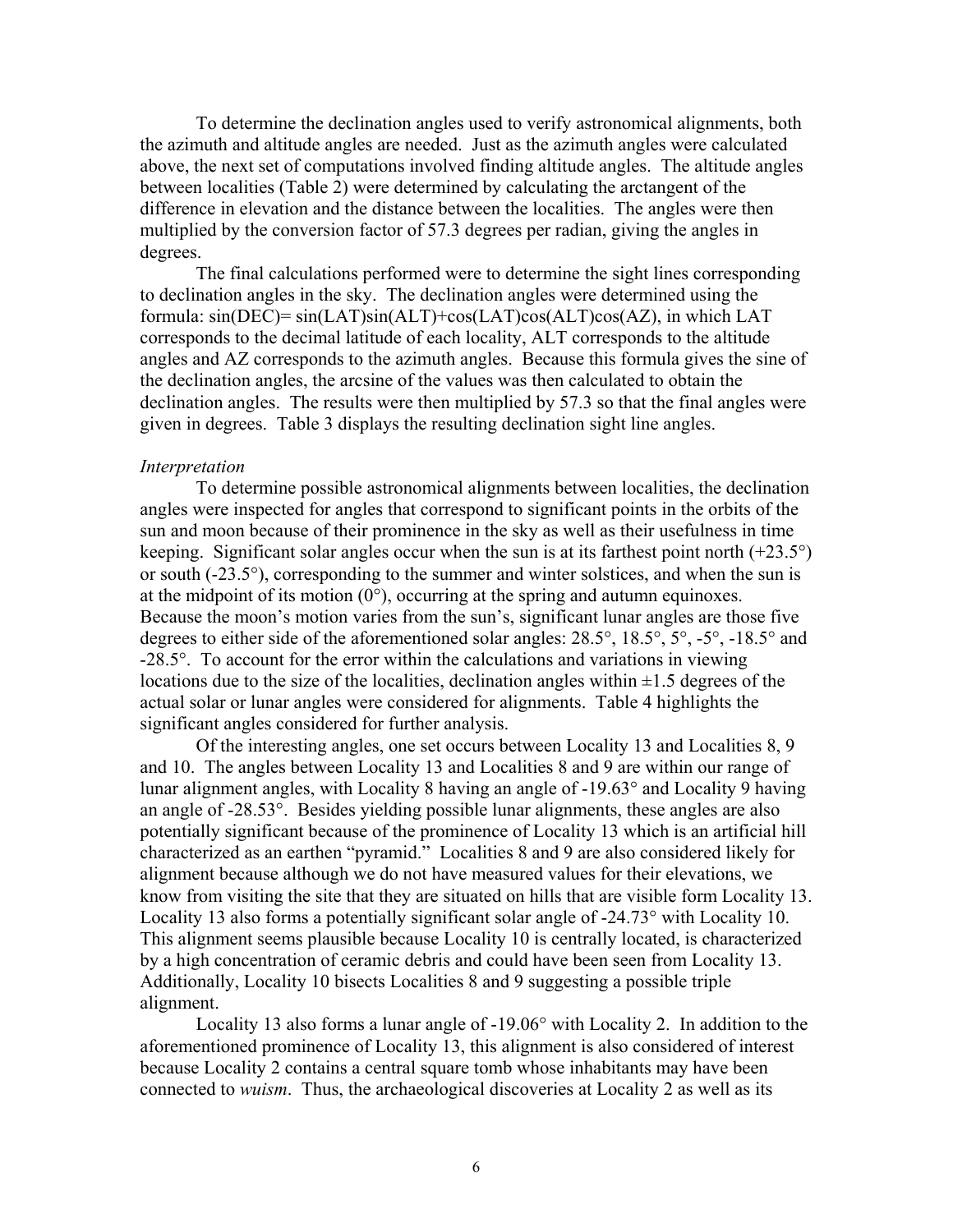position directly south of the Goddess Temple suggest that it may have astronomical significance.

Another set of potentially significant lunar angles are those between the Platform (1b) and Localities 7 (18.92°) and 8 (-5.81°) which are both situated atop a high hill. The Platform also produces a lunar angle of -28.20° with Locality 10 which, as previously stated, is not very prominent but is near the center of the valley and has a large amount of ceramic debris.

Further declination angles of interest include those between Locality 16 and Localities 7 and 9. Locality 7 forms a solar angle of -23.48° with Locality 16, and Locality 9 a possible lunar angle of -20.64°. Locality 16 is considered potentially significant because of the structural remains and jade artifacts excavated there and because it affords a view of the entire site from the westernmost point in the region. Localities 7 and 9 afford similar panoramic views from the northernmost and easternmost parts of the Niuheliang complex, respectively.

Finally, Locality 6 creates a lunar angle of -6.21° with Locality 8. This alignment may be significant because of the two Localities' close proximity to the Goddess Temple (1a) and the Platform area (1b), as well as nearby Localities 7 and 9. The position of Locality 6 atop a hill also points towards possible astronomical significance.

## **Conclusion**

The archaeological evidence at Niuheliang makes a strong argument for *wuism* in Hongshan China. First, many of the jade shapes in burials suggest that thay might have been symbols of the *wu*. Second, the discovery of anthropomorphic statuary and large numbers of bottomless jars imply that ritual activity connected with *wuism* was taking place at Niuheliang, and was particularly connected with the elite. Finally, the existence of a *ya*-shaped temple, hilltop tombs and round and square structures suggest that *wu* were actively involved in connecting heaven and earth at the site. Therefore, the nature of the archaeological evidence argues that the societal leaders were *wu* and used their influence with the Powers to create a celestial-terrestrial connection at Niuheliang.

From the calculations and analysis of the localities at Niuheliang, declination angles corresponding to both significant solar and lunar angles as well as possessing some distinguishing factor about their location or contents were analyzed to highlight promising alignments between the heavens and the terrestrial landscape. Of the 136 possible angles studied among localities at Niuheliang, a striking number of lunar rather than solar alignment angles emerged, and many of them took the artificial hill as their backsight. Assuming the lunar orbit evolution is small since Hongshan times, an integrative interpretation of the Niuheliang site plan relates it to the study of lunar motion - stillstand to stillstand - and the cultural development of ability to predict eclipses based thereupon. This is one implication of this preliminary astronomical alignment survey at Niuheliang.

## **Acknowledgements**

This paper began as an assignment in an Honors class in Archaeoastronomy at the University of Denver in Winter Quarter 2004. We thank all of the students who contributed to the project. Work at Niuheliang has been funded by grants to Sarah M.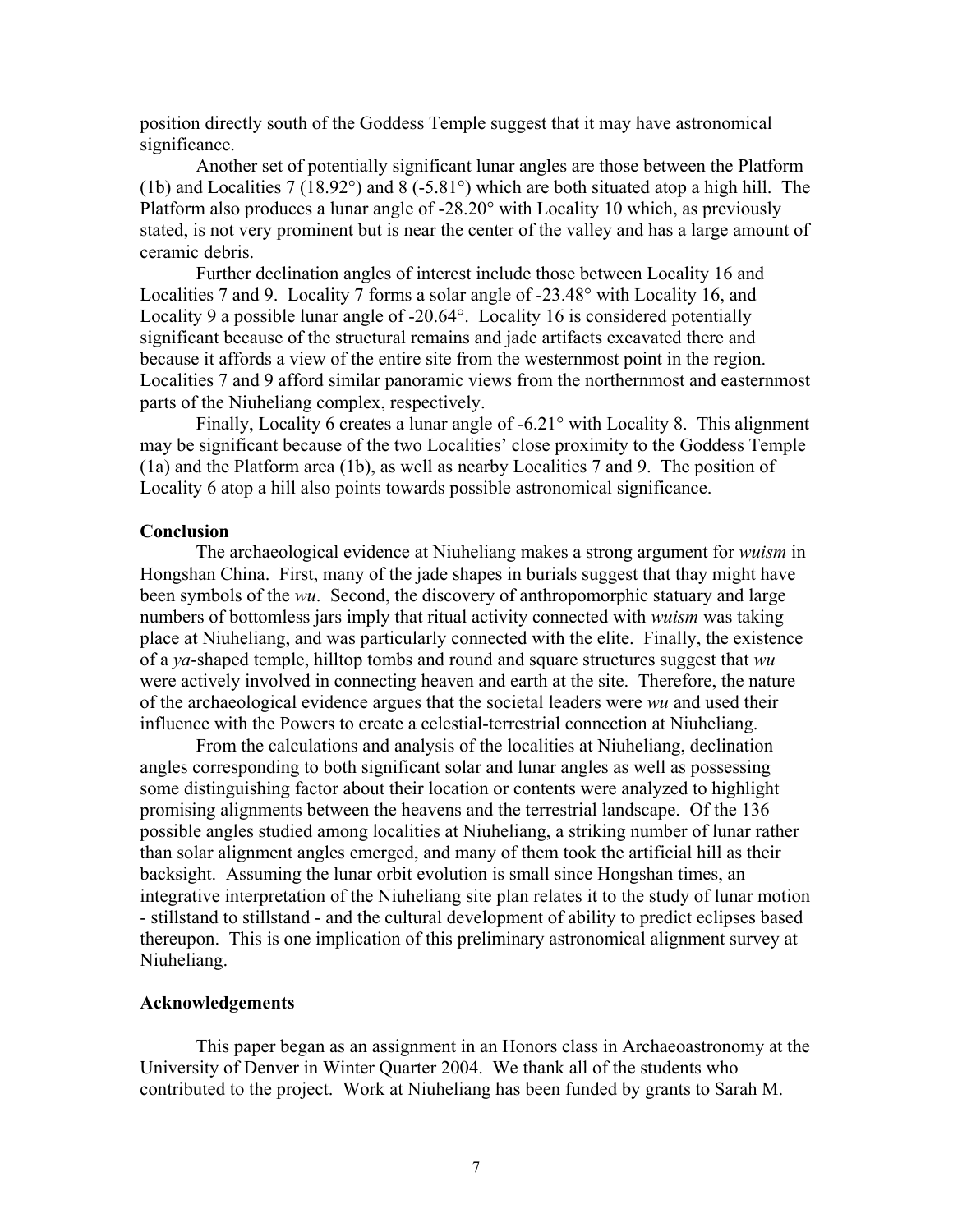Nelson and Guo Dashun by the Wenner-Gren Foundation for Anthropological Research and to Sarah M. Nelson by the National Geographic Society Fund for Exploration. Partial support for the Physics and Astronomy participation herein was provided by the bequest of William Hershel Womble to the University of Denver.

## **References**

ALLAN, S. 1991. *The Shape of the Turtle: Myth, Art, and Cosmos in Early China*.

Albany, NY: State University of New York Press.

CHANG, K. C. 1983. *Art, Myth and Ritual: The Path to Political Authority in Ancient* 

*China.* Cambridge, MA: Harvard University Press.

― 1994. Ritual and Power. In R. E. Murowchick (ed.), *Cradles of Civilization: China*: 6-

69. Norman, OK: University of Oklahoma Press.

- CHILDS-JOHNSON, E. 1988. Dragons, Masks, Axes and Blades from Four Newly Documented Jade-Producing Cultures of Ancient China. *Orientations* (April): 30- 37.
- ―1991. Jades of the Hongshan Culture: The Dragon and Fertility Cult Worship. *Arts Asiatique* 46: 82-95.
- CHING, J. 1997. *Mysticism and Kingship in China: The Heart of Chinese Wisdom*. Cambridge: Cambridge University Press.
- CULLEN, C. 1996. *Astronomy and Mathematics in Ancient China: The Zhou bi suan jing*. Cambridge: Cambridge University Press.
- DEVLET, E. 2001. Rock Art and the Material Culture of Siberia and Central Asian Shamanism. In N. Price (ed.), *The Archaeology of Shamanism*: 43-55. London: Routledge.
- FALKENHAUSEN, L. 1995. Reflections on the Political Role of Spirit Mediums in Early China: The Wu Officials in the Zhou Li. *Early China* 20: 279-300.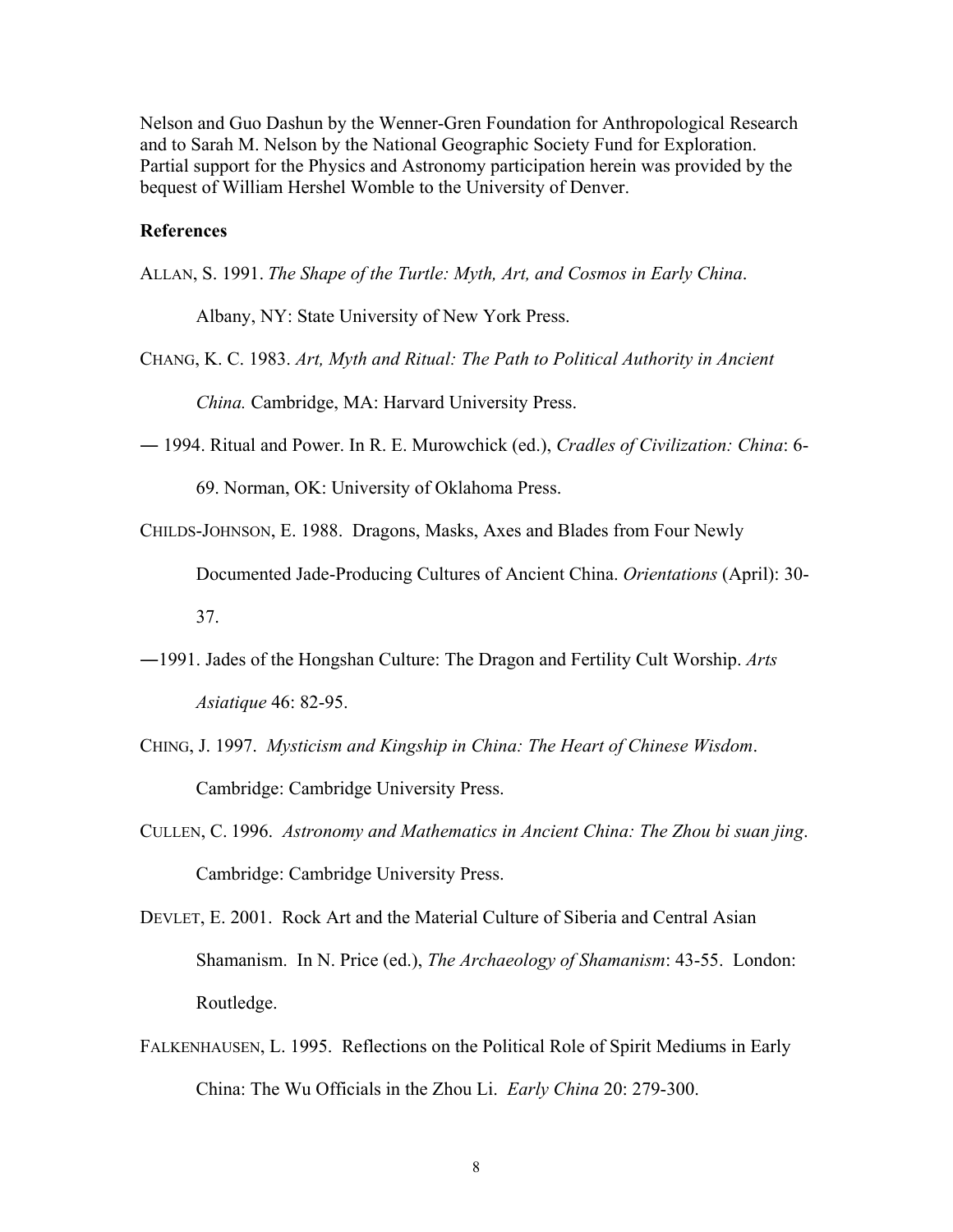FANG, D. and B. LIU 1984. Excavation of Jades from Tombs of the Hongshan Culture at Hutougou, Fuxin County, Liaoning Province. *Wenwu* 1984(6): 1-6.

GAO, M. 1989. On Hongshan Burials. *Beifang Wenwu* 1989(1): 25-32.

- GUO, D. 1995. Hongshan and Related Cultures. In S.M. Nelson (ed.), *The Archaeology of Northeast China*: 21-64. London: Routledge.
- ―1997. Understanding the Ritual Burials of the Hongshan Culture through Jade. In R.

E. Scott (ed.), *Chinese Jades*. London: Percival David Foundation.

INGSOLL, T. 2004. *Archaeology, Ritual, Religion.* London: Routledge.

- KEIGHTLEY, D. 1978. *Sources of Shang History: The Oracle Bone Inscriptions of Bronze Age China*. Berkeley, CA: University of California Press.
- ―2000. *The Ancestral Landscape: Time, Space and Community in Late Shang China.*  Berkeley, CA: Institute of East Asian Studies.
- LAUFER, B. 1974. *Jade: A Study in Chinese Archaeology and Religion*. New York: Dover Publications, Inc.
- LI, X. 2003. Development of Social Complexity in the Liaoxi Area, Northeast China. Dissertation, La Trobe University, Bundoora, Victoria, Australia.
- NELSON, S. M. 1995. Ritualized Pigs and the Origins of Complex Society: Hypotheses Regarding the Hongshan Culture. *Early China* 20:1-16.
- ―1996. Ideology and the Formation of an Early State in Northeast China. In H. J. M. Claessen and J. G. Oosten (eds.), *Ideology and the Formation of Early States*: 153-169. Leiden: Brill.
- ―2002. Performing Power in Early China: Examples from the Shang Dynasty and the Hongshan Culture. In M. O'Donovan (ed.), *The Dynamics of Power*: 151-167.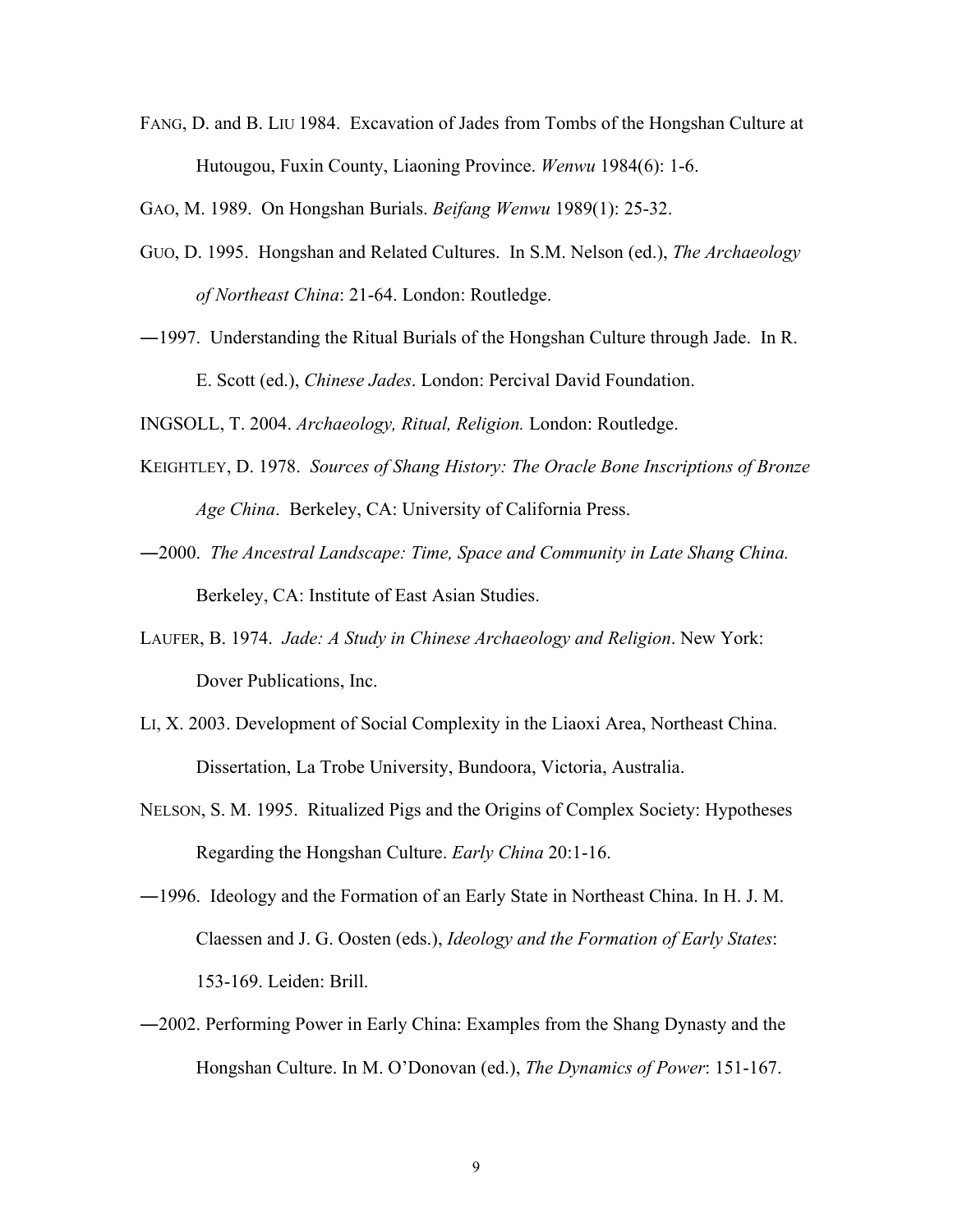Carbondale, IL: Center for Archaeological Investigations, Southern Illinois University.

- PAK, Y., S.M. NELSON and H. NIU 2003. Leadership in the Hongshan Culture. Paper delivered at the annual meeting of the Society for American Archaeology, Montreal.
- PANKENIER, D. W. 1995. Cosmo-Political Background of Heaven's Mandate. *Early China* 20: 121-176.

PRICE, N. (ed.) 2001. *The Archaeology of Shamanism*. London: Routledge.

- SUN, S. 1986. Niuheliang and the Hongshan Culture. *Liaohai Wenwu Xuegan* 1986 (1): 53-56.
- SUN, S. and D. GUO 1986. Discovery and Study of the Goddess Head of the Hongshan Culture from Niuheliang. *Wenwu* 1986 (8): 7-10.
- SUN, X. 2000. Crossing the Boundaries between Heaven and Man: Astronomy in Ancient China. In H. Selin (ed.), *Astronomy Across Cultures: The History of Non-Western Astronomy*: 423-454. London: Kluwer Academic Publishers.
- TENG, S. 1997. A Theory of the Three Origins of Jade Culture in Ancient China. In R.E. Scott (ed.), *Chinese Jades*: 9-26. London: Percival David Foundation.
- TONG, E. 2002. Magicians, Magic, and Shamanism in Ancient China. *Journal of East Asian Archaeology* 4.1(4): 26-67.
- YANG, B. 2004. Concluding Remarks, International Chifeng Conference, Chifeng, Inner Mongolia, China, July 2004.

# **Figure Captions**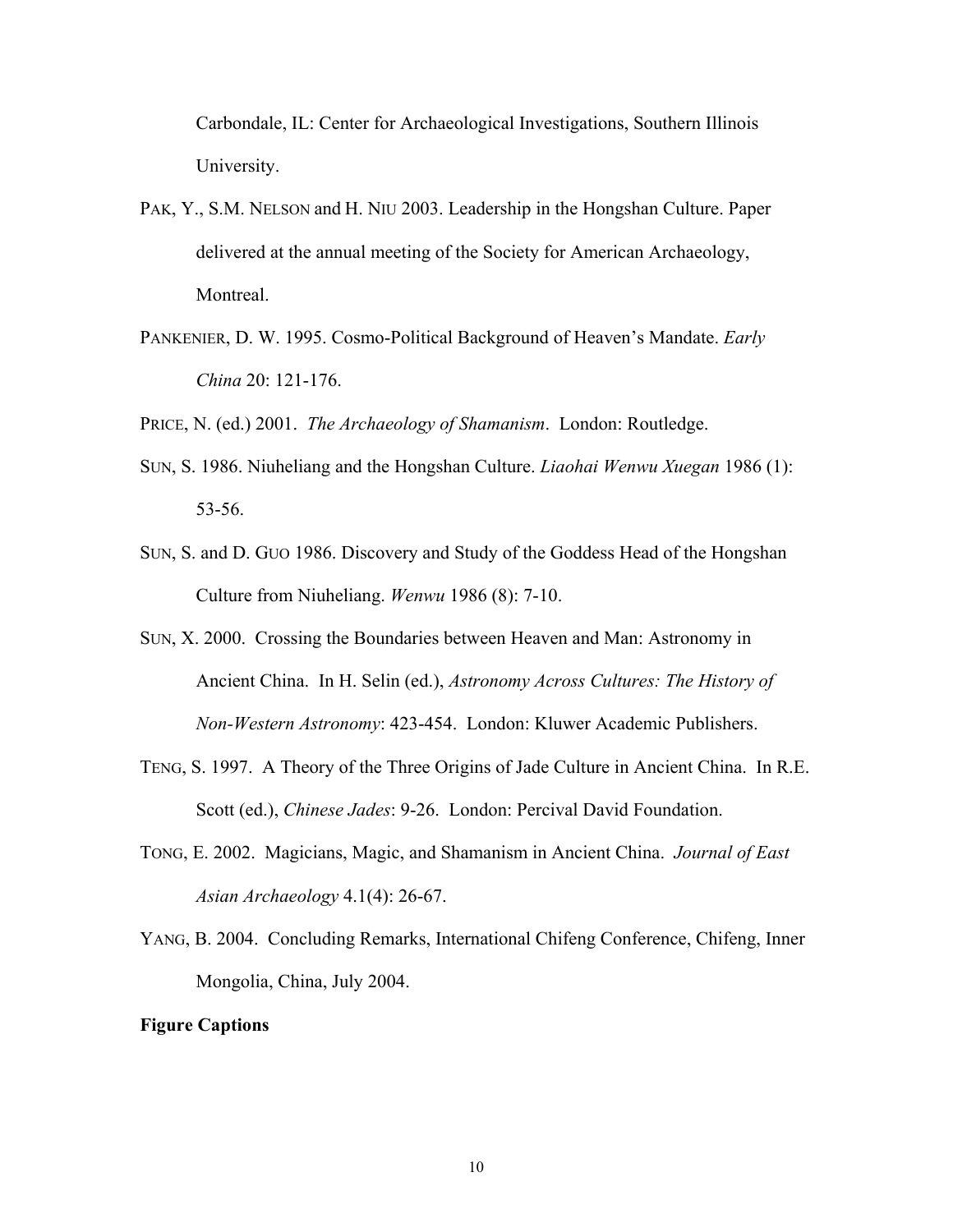

Niuheliang Figure 1.jpg



Niuheliang Figure 2.jpg



Niuheliang Figure 3.jpg



Niuheliang Figure 4.jpg



Niuheliang Figure 5.jpg



Niuheliang Figure 6.jpg

Figure 1. Map of Northeast China showing the distribution of Hongshan sites throughout the region. Niuheliang is circled.

Figure 2. Clay "mask" with inset jade eyes from the Goddess Temple. The rounded facial features suggest it is a representation of a female.

Figure 3. Map of Niuheliang and its numbered localities.

Figure 4. Ring, cloud and turtle-shaped jades from the tomb at Locality 5.

Figure 5. Jade bird found under the skull of an individual buried at Locality 16

Figure 6. One of the many black-on-red pottery cylinders excavated at Locality 2 and other tombs throughout Niuheliang.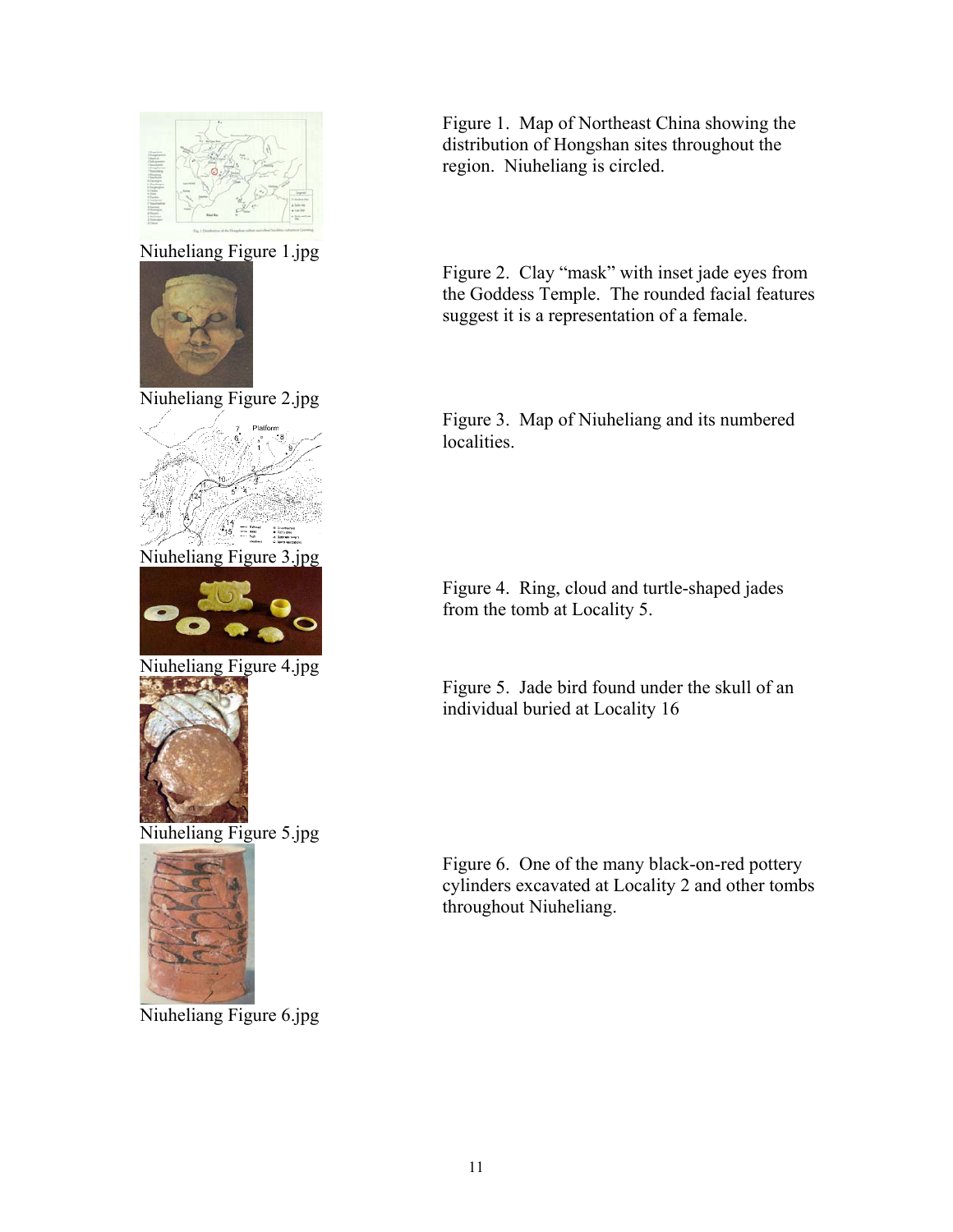



Niuheliang Figure 8.jpg

Figure 7. The Goddess Temple (Locality 1) as it appeared after preliminary excavation.

Figure 8. Satellite image of Niuheliang superimposed over a contour map of the site.

# **Tables**

Table 1. Latitude, longitude and elevation values for Niuheliang from the 2000 GPS survey.

| Locality | Latitude    | Longitude   | <b>Elevation</b> | $EPE(\pm)$ |
|----------|-------------|-------------|------------------|------------|
| l a      | N 41°19 798 | E119°30.834 | 661              |            |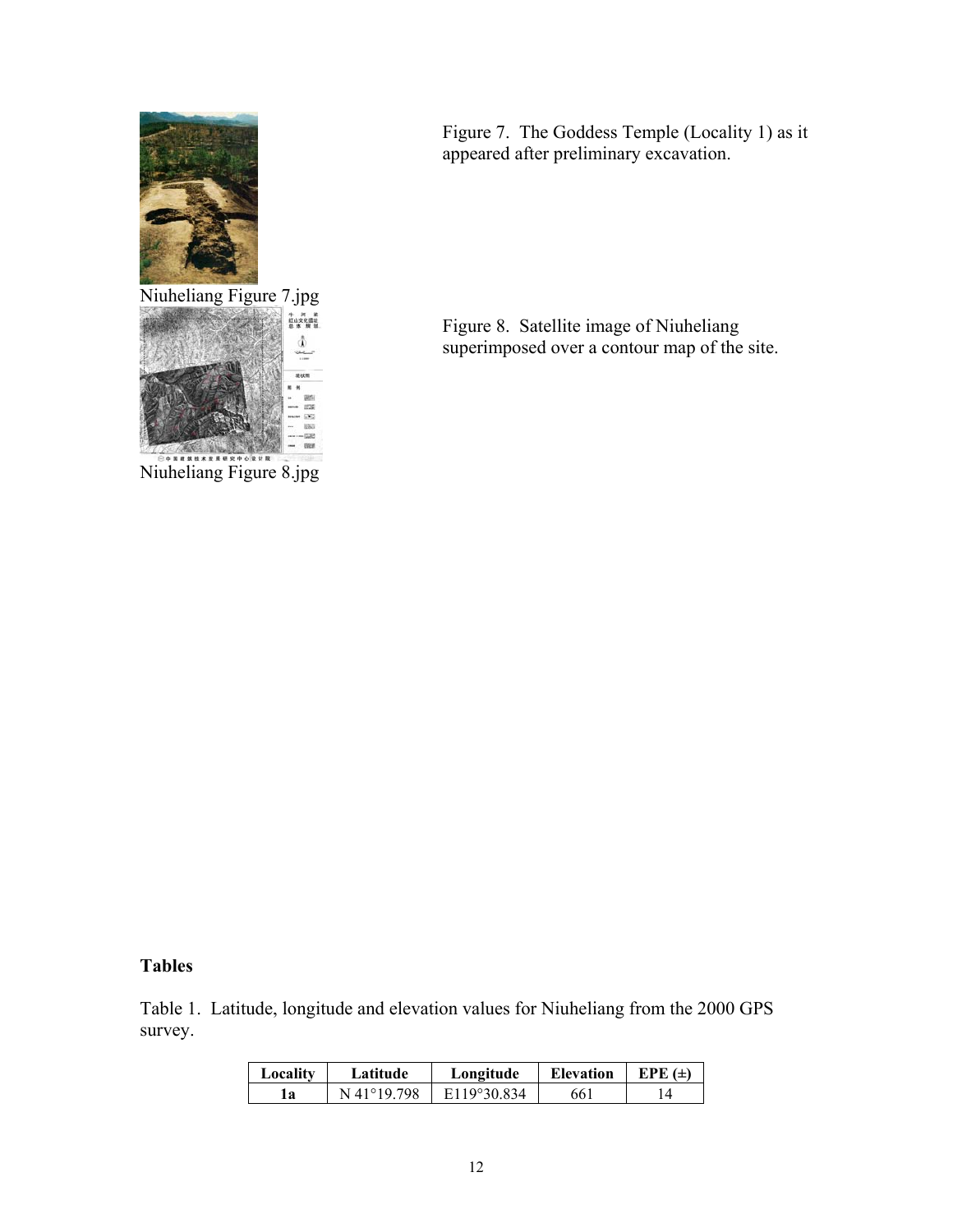| 1 <sub>b</sub> | N 41°19.857 | E119°30.834 | 676 | 12 |
|----------------|-------------|-------------|-----|----|
| $\mathbf{2}$   | N 41°19.310 | E119°30.781 | 644 | 11 |
| 3              | N 41°19.215 | E119°30.821 | 648 | 12 |
| 4              | N 41°19.039 | E119°30.478 | 628 | 13 |
| 5              | N 41°19.005 | E119°30.257 | 639 | 12 |
| 6              | N 41°19.940 | E119°30.359 | 687 | 15 |
| 7              | N 41°20.088 | E119°30.385 | 698 | 13 |
| 8              | N 41°19.747 | E119°31.567 | 660 | 30 |
| 9              | N 41°20.197 | E119°31.084 | 647 | 20 |
| 10             | N 41°19.038 | E119°29.898 | 610 | 14 |
| 11             | N 41°18.939 | E119°29.267 | 604 | 17 |
| 12             | N 41°18.762 | E119°29.187 | 615 | 14 |
| 13             | N 41°18.384 | E119°28.961 | 579 | 15 |
| 14             | N 41°18.97  | E119°29.97  | 616 | 25 |
| 15             | N 41°18.87  | E119°30.34  | 619 | 16 |
| 16             | N 41°18.541 | E119°28.078 | 569 | 13 |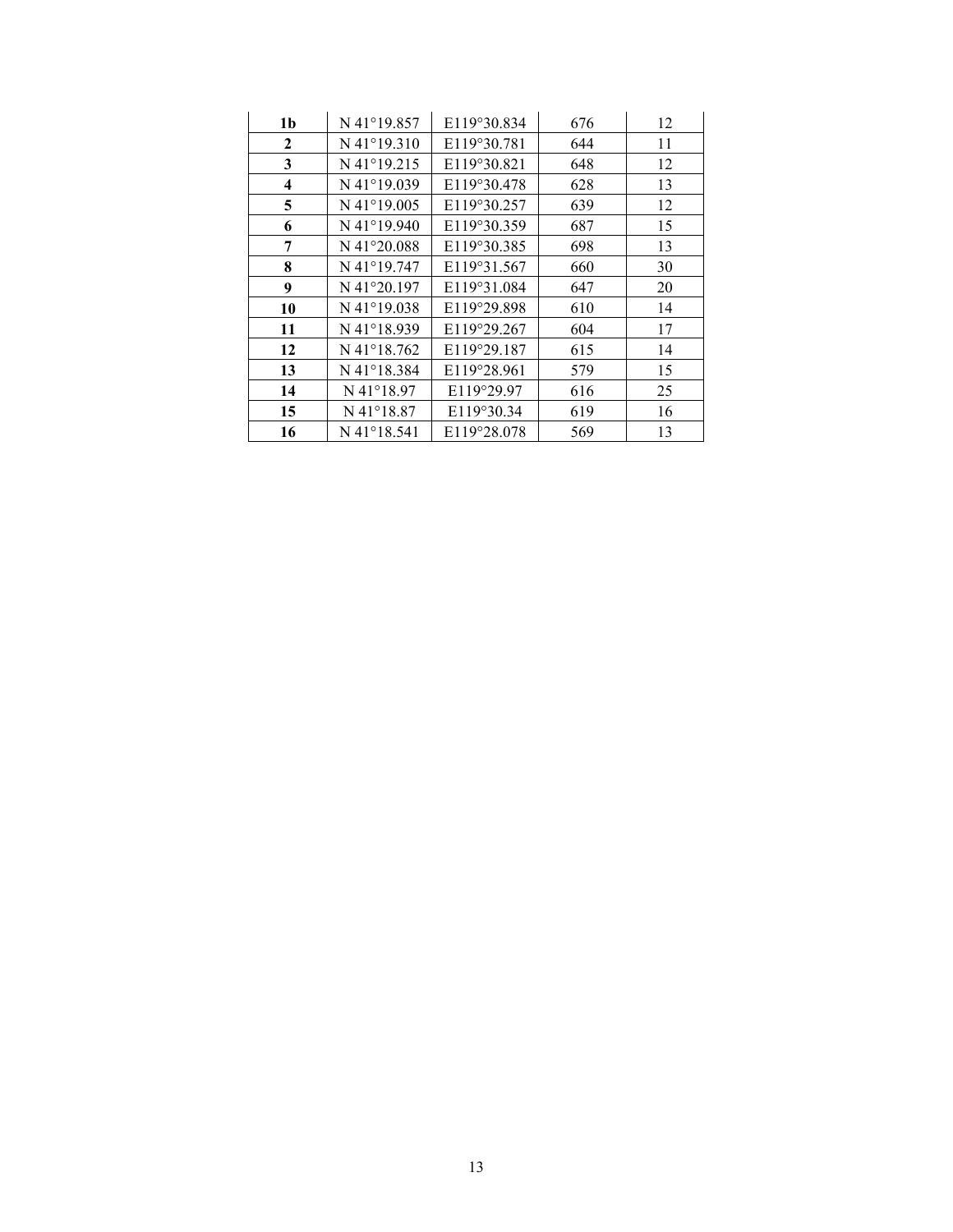| Locality       | 1a           | 1 <sub>b</sub> | $\mathbf{2}$ | 3        | 4                | 5            | 6        | 7        | 8              | 9              | 10       | 11       | 12       | 13       | 14       | 15             | 16           |
|----------------|--------------|----------------|--------------|----------|------------------|--------------|----------|----------|----------------|----------------|----------|----------|----------|----------|----------|----------------|--------------|
| 1a             | $\mathbf{0}$ |                |              |          |                  |              |          |          |                |                |          |          |          |          |          |                |              |
| 1 <sub>b</sub> | $-7.816$     | $\overline{0}$ |              |          |                  |              |          |          |                |                |          |          |          |          |          |                |              |
| 2              | 1.074        | .804           | $\theta$     |          |                  |              |          |          |                |                |          |          |          |          |          |                |              |
| 3              | 0.6897       | .349           | $-1.242$     | $\theta$ |                  |              |          |          |                |                |          |          |          |          |          |                |              |
| 4              | .2684        | .725           | .398         | .9824    | $\boldsymbol{0}$ |              |          |          |                |                |          |          |          |          |          |                |              |
| 5              | 0.7531       | 1.197          | 0.311        | 0.5889   | $-2.008$         | $\mathbf{0}$ |          |          |                |                |          |          |          |          |          |                |              |
| 6              | $-2.094$     | $-0.929$       | $-1.886$     | $-1.501$ | $-2.015$         | $-1.582$     | $\theta$ |          |                |                |          |          |          |          |          |                |              |
| 7              | $-2.572$     | $-1.665$       | $-2.005$     | $-1.659$ | $-2.059$         | $-1.678$     | $-2.28$  | $\theta$ |                |                |          |          |          |          |          |                |              |
| 8              | 0.056        | 0.882          | $-0.674$     | $-0.481$ | $-0.915$         | $-0.527$     | 0.901    | .236     | $\overline{0}$ |                |          |          |          |          |          |                |              |
| 9              | 0.9821       | 2.309          | $-0.101$     | 0.0309   | $-0.472$         | $-0.184$     | 2.055    | 2.941    | 0.696          | $\overline{0}$ |          |          |          |          |          |                |              |
| 10             | 1.5237       | .891           | .467         | .6428    | .2782            | 3.299        | 2.464    | 2.447    | 1.074          | 0.783          | $\theta$ |          |          |          |          |                |              |
| 11             | 1.2101       | .492           | .035         | .1349    | 0.8114           | 1.45         | 1.983    | 2.043    | 0.908          | 0.717          | 0.3834   | $\theta$ |          |          |          |                |              |
| 12             | 0.8819       | 1.142          | 0.681        | 0.7804   | 0.3988           | 0.884        | 1.514    | .602     | 0.682          | 0.49           | $-0.257$ | $-1.79$  | $\theta$ |          |          |                |              |
| 13             | 1.2716       | .473           | .218         | .313     | 1.1533           | .607         | 1.779    | .829     | l.05           | 0.871          | 0.9981   | .257     | 2.6142   | $\theta$ |          |                |              |
| 14             | 1.3231       | .688           | .242         | l.446    | 0.9574           | 3.255        | 2.167    | 2.185    | 0.952          | 0.646          | $-2.136$ | $-0.609$ | $-0.044$ | $-1.09$  | $\theta$ |                |              |
| 15             | .2998        | .672           | .404         | .7954    | 1.4041           | 4.154        | 1.965    | 2.005    | 0.997          | 0.602          | $-0.748$ | $-0.498$ | $-0.123$ | $-0.96$  | $-0.28$  | $\overline{0}$ |              |
| 16             | 1.1751       | .349           | .069         | .1274    | 0.9759           | .273         | 1.65     | 1.718    | 0.976          | 0.862          | 0.872    | 0.98     | .4428    | 0.396    | 0.858    | 0.778          | $\mathbf{0}$ |

Table 2. Altitude angles [degrees above horizontal] between localities. Entries in the upper half of this and the following tables are blank because they are redundant with the lower set of values.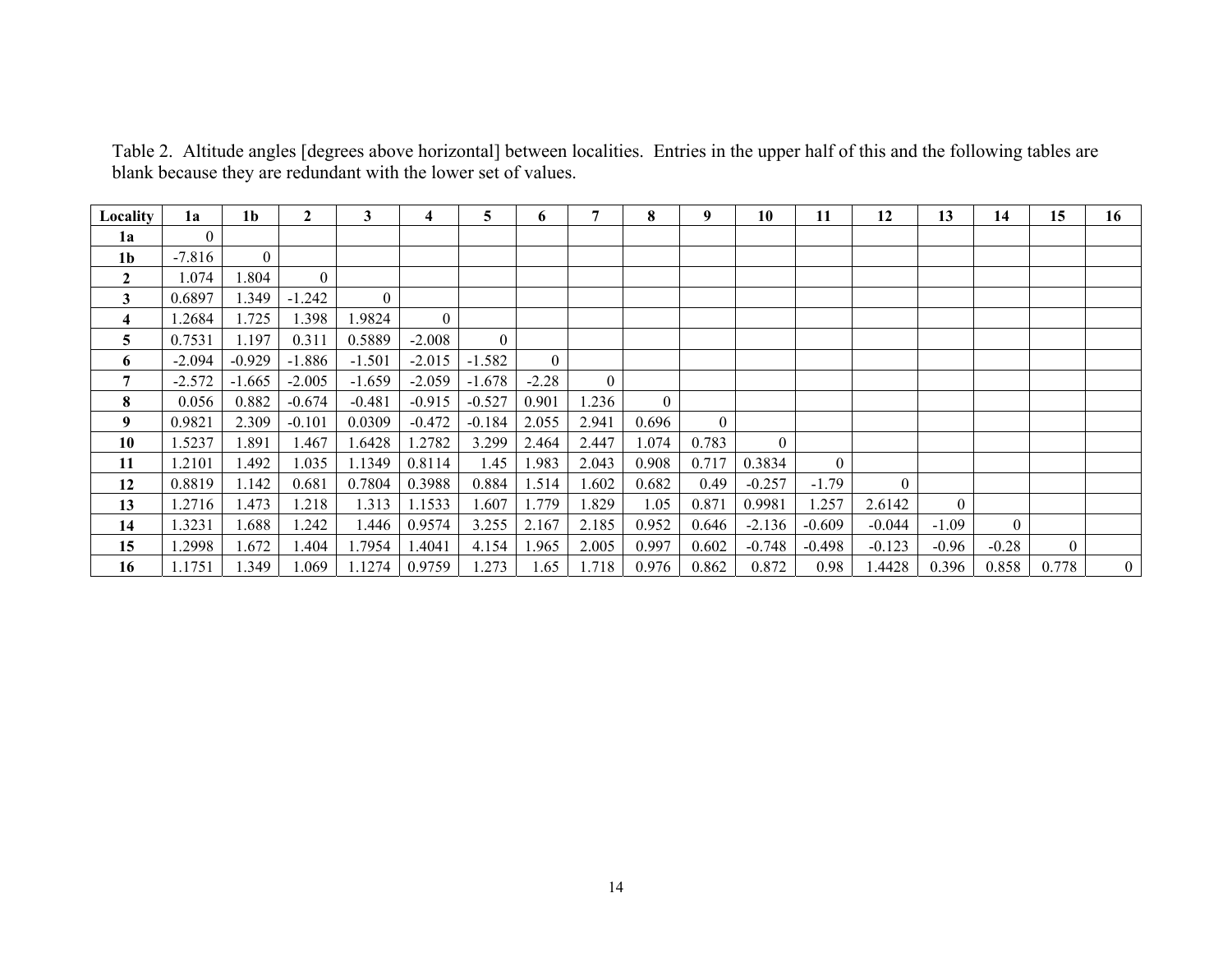| Locality                | 1a           | 1 <sub>b</sub> | $\mathbf{2}$   | 3              | 4        | 5        | 6              |                | 8              | 9        | 10             | 11       | 12       | 13             | 14             | 15             | 16             |
|-------------------------|--------------|----------------|----------------|----------------|----------|----------|----------------|----------------|----------------|----------|----------------|----------|----------|----------------|----------------|----------------|----------------|
| 1a                      | $\mathbf{0}$ |                |                |                |          |          |                |                |                |          |                |          |          |                |                |                |                |
| 1 <sub>b</sub>          | 40.87        | $\overline{0}$ |                |                |          |          |                |                |                |          |                |          |          |                |                |                |                |
| $\boldsymbol{2}$        | $-3.94$      | $-2.959$       | $\overline{0}$ |                |          |          |                |                |                |          |                |          |          |                |                |                |                |
| $\mathbf{3}$            | $-0.504$     | 0.019          | 16.09          | $\overline{0}$ |          |          |                |                |                |          |                |          |          |                |                |                |                |
| $\overline{\mathbf{4}}$ | $-17.71$     | $-16.24$       | $-32.93$       | $-40.17$       | $\theta$ |          |                |                |                |          |                |          |          |                |                |                |                |
| $5\overline{)}$         | $-25.67$     | $-24.03$       | $-40.21$       | $-44.19$       | $-49.91$ | $\theta$ |                |                |                |          |                |          |          |                |                |                |                |
| 6                       | $-48.01$     | $-48.63$       | $-26.07$       | $-24.88$       | $-6.979$ | 3.623    | $\overline{0}$ |                |                |          |                |          |          |                |                |                |                |
| 7                       | $-41.29$     | $-43.38$       | $-21.32$       | $-20.77$       | $-5.164$ | 3.944    | 5.947          | $\overline{0}$ |                |          |                |          |          |                |                |                |                |
| 8                       | 48.585       | 48.84          | 40.44          | 37.299         | 38.25    | 40.35    | 48.76          | 47.37          | $\overline{0}$ |          |                |          |          |                |                |                |                |
| 9                       | 24.208       | 28.11          | 13.98          | 11.225         | 20.048   | 25.22    | 46.98          | 50.81          | $-32.8$        | $\theta$ |                |          |          |                |                |                |                |
| 10                      | $-34.43$     | $-32.9$        | $-44.48$       | $-45.93$       | $-47.41$ | $-45.13$ | $-18.2$        | $-16.7$        | $-42.8$        | $-31.88$ | $\overline{0}$ |          |          |                |                |                |                |
| 11                      | $-40.13$     | $-39.1$        | $-45.85$       | $-46.58$       | $-47.66$ | $-47.1$  | $-32$          | $-30$          | $-44.3$        | $-37.53$ | $-47.53$       | $\theta$ |          |                |                |                |                |
| 12                      | $-38.72$     | $-37.75$       | $-44.62$       | $-45.62$       | $-46.87$ | $-46.23$ | $-30.8$        | $-29$          | $-43.3$        | $-36.4$  | $-44.68$       | $-19.26$ | $\theta$ |                |                |                |                |
| 13                      | $-35.78$     | $-34.98$       | $-40.94$       | $-42.1$        | $-42.54$ | $-41.19$ | $-28.8$        | $-27.4$        | $-40.8$        | $-34.13$ | $-37.18$       | $-20.37$ | $-20.79$ | $\overline{0}$ |                |                |                |
| 14                      | $-31.8$      | $-30.29$       | $-42.71$       | $-44.82$       | $-47.15$ | $-44.98$ | $-14.7$        | $-13.7$        | $-41.6$        | $-29.83$ | 31.405         | 48.01    | 46.504   | 39.56          | $\overline{0}$ |                |                |
| 15                      | $-19.75$     | $-18.47$       | $-31.02$       | $-36.11$       | $-27.31$ | 26.11    | 0.533          | $-0.26$        | $-36.8$        | $-21.12$ | 43.901         | 48.06    | 48.28    | 44.21          | 46.21          | $\overline{0}$ |                |
| 16                      | $-42.04$     | -41.46         | $-45.23$       | $-45.75$       | $-46.39$ | $-46.04$ | $-38.4$        | $-37.1$        | $-44.3$        | $-40.38$ | $-45.6$        | $-44.5$  | $-46.03$ | $-47.3$        | $-46.3$        | $-47.2$        | $\overline{0}$ |

Table 3. Computed terrestrial azimuths [in degrees] observable along sight lines between localities.